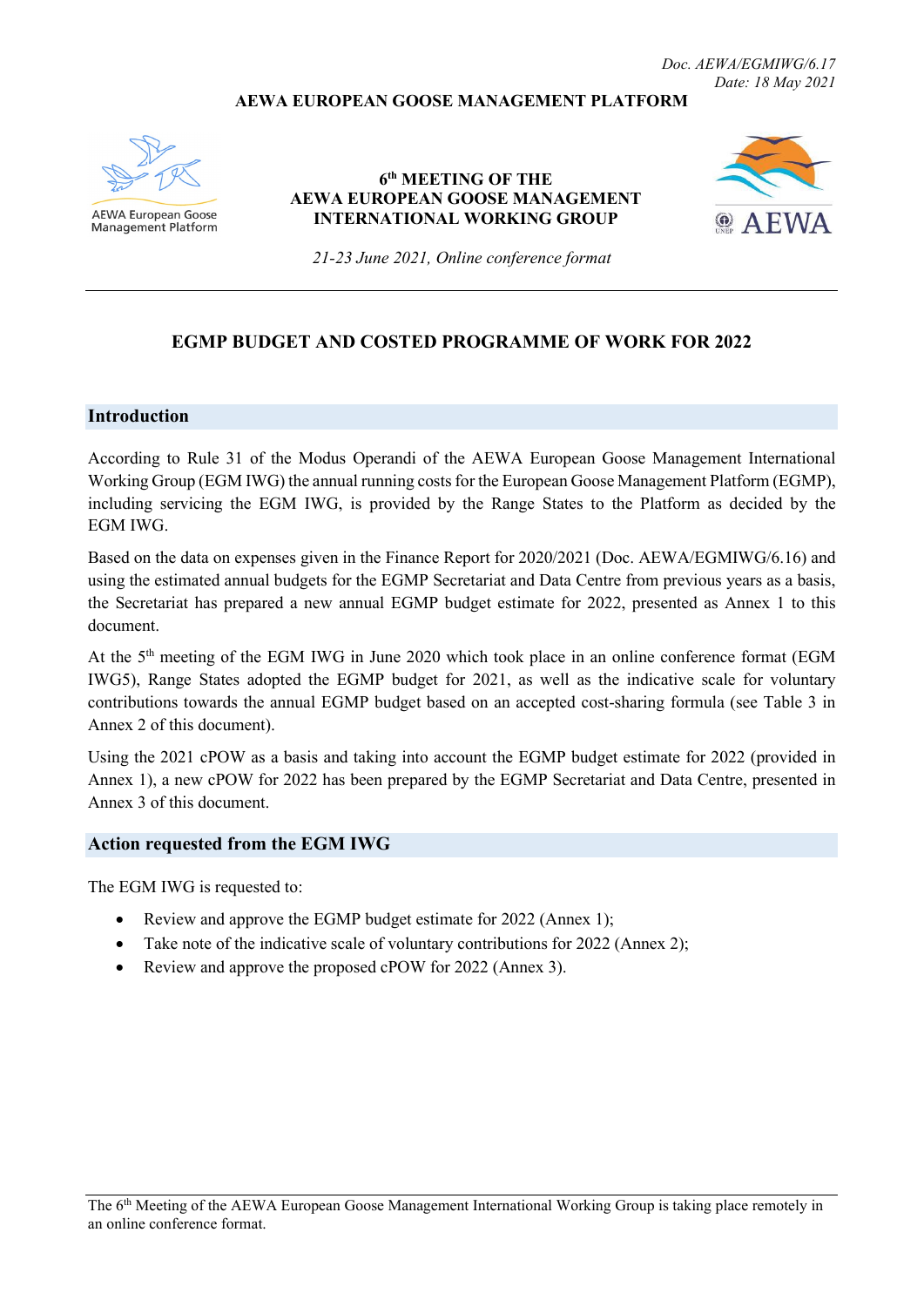# **Annex 1. Budget Estimate for the EGMP for 2022**

The budget estimate presented in Table 1 for the EGMP Secretariat and Table 2 for the Data Centre, has been calculated on the basis of the financial report for 2020/2021 (Doc. AEWA/EGMIWG/6.16).

The annual EGMP budget includes both staffing costs and operational costs, inclusive Programme Support Cost (13 per cent), for the EGMP Secretariat and Data Centre. However, it should be noted that additional resources will need to be allocated by each participating Range State at national level (e.g. National Working Groups) for the implementation of the recommendations of the EGM IWG and the measures of the International Single Species Action and Management Plans in the remit of the EGMP.

In addition, the budget excludes cost for any additional activities which are not predicted to occur on an annual basis (e.g., development of management and action plans, communication strategy, projects, etc.).

| <b>EGMP Secretariat Budget for 2022 (in EUR)</b>             |         |  |  |  |  |
|--------------------------------------------------------------|---------|--|--|--|--|
| <b>Object of expenditures</b>                                |         |  |  |  |  |
| <b>Staff Costs</b>                                           |         |  |  |  |  |
| EGMP Coordinator (100%; P2)                                  | 142,000 |  |  |  |  |
| Programme Management Assistant (100%; G5)                    | 80,000  |  |  |  |  |
|                                                              |         |  |  |  |  |
| <b>Subtotal</b>                                              | 222,000 |  |  |  |  |
| <b>Operating Costs</b>                                       |         |  |  |  |  |
| Communication                                                | 5,000   |  |  |  |  |
| Miscellaneous (e.g. office supplies and equipment, training) | 5,000   |  |  |  |  |
| <b>Subtotal</b>                                              | 10,000  |  |  |  |  |
| <b>Implementing Partner Direct Costs</b>                     |         |  |  |  |  |
| <b>Small Scale Funding Agreements</b>                        | 15,000  |  |  |  |  |
| <b>Subtotal</b>                                              | 15,000  |  |  |  |  |
| <b>Travel</b>                                                |         |  |  |  |  |
| Travel (staff, experts and funded delegates)                 | 30,000  |  |  |  |  |
| <b>Subtotal</b>                                              | 30,000  |  |  |  |  |
| <b>Contractual Services (Meetings)</b>                       |         |  |  |  |  |
| EGM IWG meeting (catering, venue if hosted in Bonn)          | 5,000   |  |  |  |  |
| <b>Subtotal</b>                                              | 5,000   |  |  |  |  |
| <b>Total Budget, incl Programme support cost</b>             | 282,000 |  |  |  |  |

*Table 1.* EGMP Secretariat Budget estimate for 2022 (in EUR)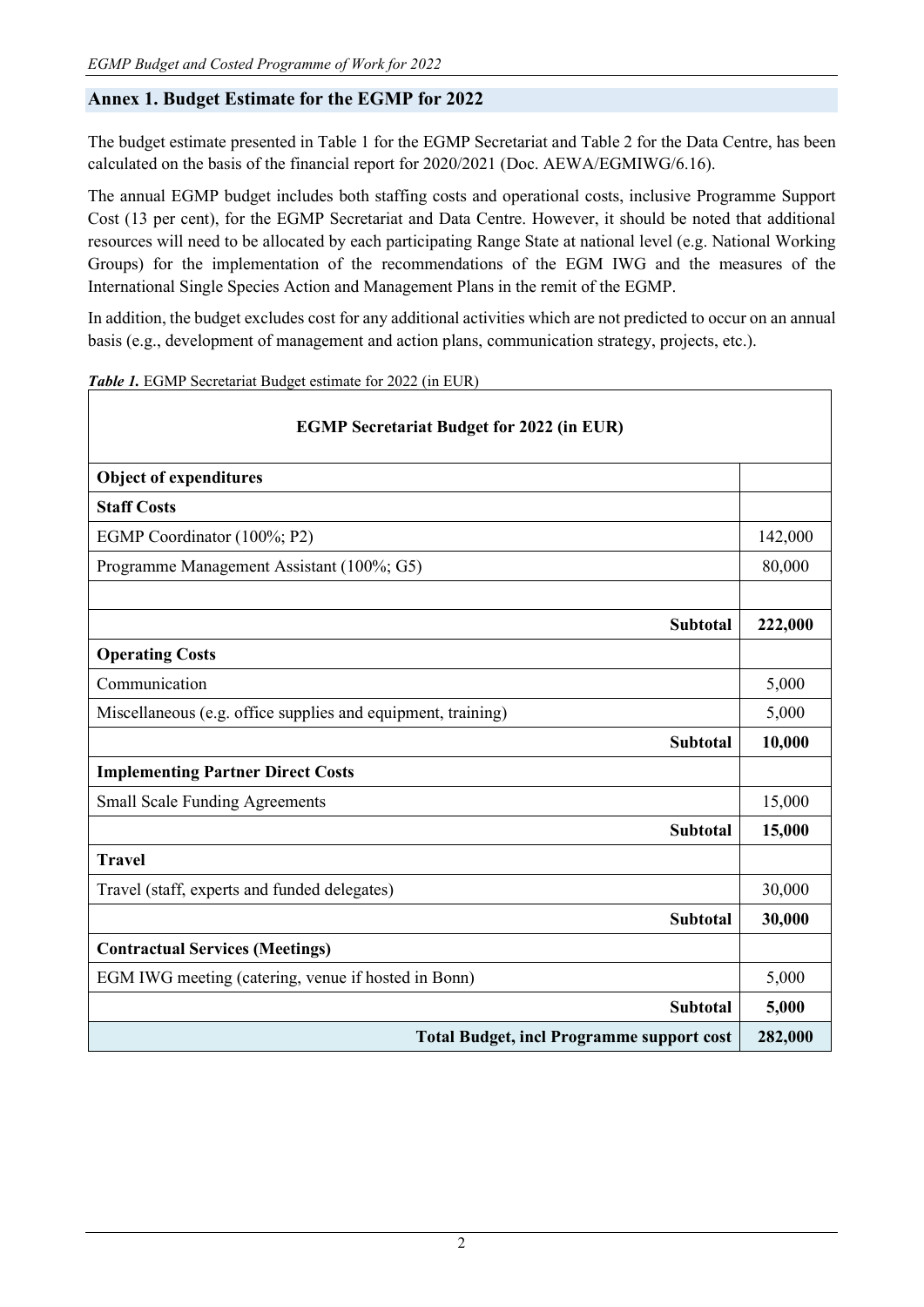*Table 2.* EGMP Data Centre Budget estimate for 2022 (in EUR). The allocation of the staffing budget is provisional, and it is to be divided according to the workload among the positions listed, as necessary, not exceeding the total amount of 174,000 EUR. ٦

| <b>EGMP Data Centre Budget for 2022 (in EUR)</b> |  |         |  |  |
|--------------------------------------------------|--|---------|--|--|
| <b>Object of expenditures</b>                    |  |         |  |  |
| <b>Staff Costs</b>                               |  |         |  |  |
| Goose Monitoring Coordinator (100%)              |  |         |  |  |
| Population Modelling Expert (50%)                |  |         |  |  |
| Lead Compiler (22,5%)                            |  |         |  |  |
| <b>Subtotal</b>                                  |  | 174,000 |  |  |
| <b>Operating costs</b>                           |  |         |  |  |
| Travel, meetings, miscellaneous                  |  | 10,000  |  |  |
|                                                  |  |         |  |  |
| <b>Subtotal</b>                                  |  | 10,000  |  |  |
| <b>Total Budget</b>                              |  | 184,000 |  |  |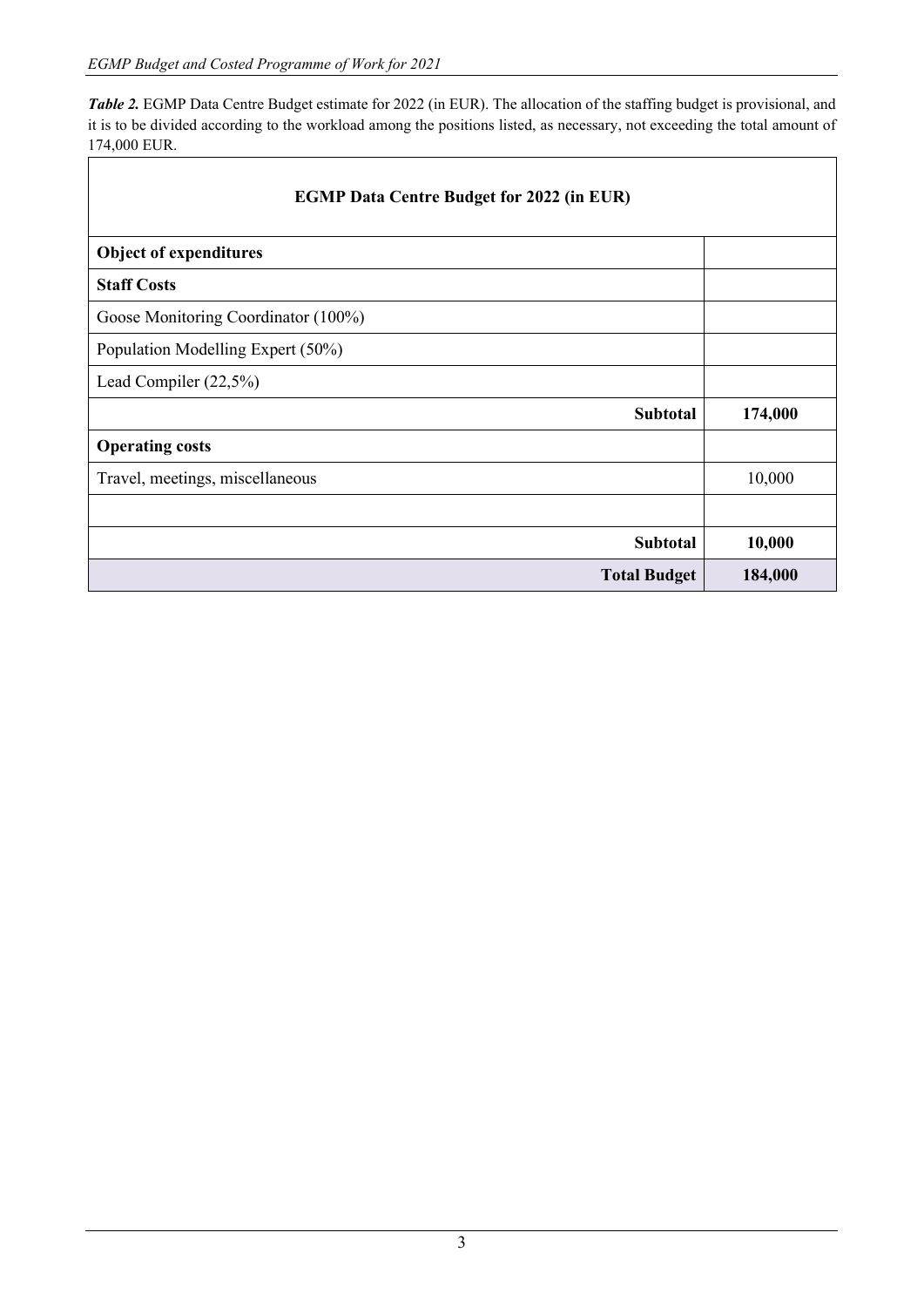## **Annex 2. Indicative Scale of Voluntary Contributions towards the EGMP annual budget**

The indicative scale of voluntary contributions was agreed by the EGM IWG at EGM IWG4 in June 2019, in Perth, Scotland, UK. Initially, divided between the AEWA Secretariat and the EGMP Data Centre, Table 3 only shows the full budget allocated for each country. This change was implemented due to the fact that not all Range States had the possibility to divide their contributions into two separate installments, causing delays and extra administrative work for the Secretariat. Thus, it is proposed to indicate only the full budget allocated for each country and to give the Secretariat the mandate to decide where the budget shall be allocated, according to the agreed EGMP budget and costed Programme of Work.

*Table 3.* EGMP indicative scale of voluntary contribution based on scenario 5 with 15% cap as agreed at EGM IWG4 (in EUR). Only the full contribution per country is shown in this table. The AEWA Secretariat will distribute the contributions between the Secretariat and the Data Centre according to the agreed budget.

## **Scenario 5 50% by population / 50% by UN scale**

| <b>Range State</b> | full budget |
|--------------------|-------------|
| (Belarus)*         |             |
| Belgium            | 57,104€     |
| Denmark            | 55,787€     |
| (Estonia)*         |             |
| $(EU)^*$           |             |
| Finland            | 51,417€     |
| France             | 43,912€     |
| Germany**          |             |
| Iceland            | 9,747€      |
| Latvia*            |             |
| Netherlands        | 61,835€     |
| Norway             | 64,836€     |
| Sweden             | 68,490€     |
| <b>UK</b>          | 52,873€     |
| (Ukraine)*         |             |
| <b>Total</b>       | 466,000€    |

\*non-paying range states

\*\* Germany has a reservation on the proposed budget and the scale of contribution and will decide on its contributions on the basis of a cPOW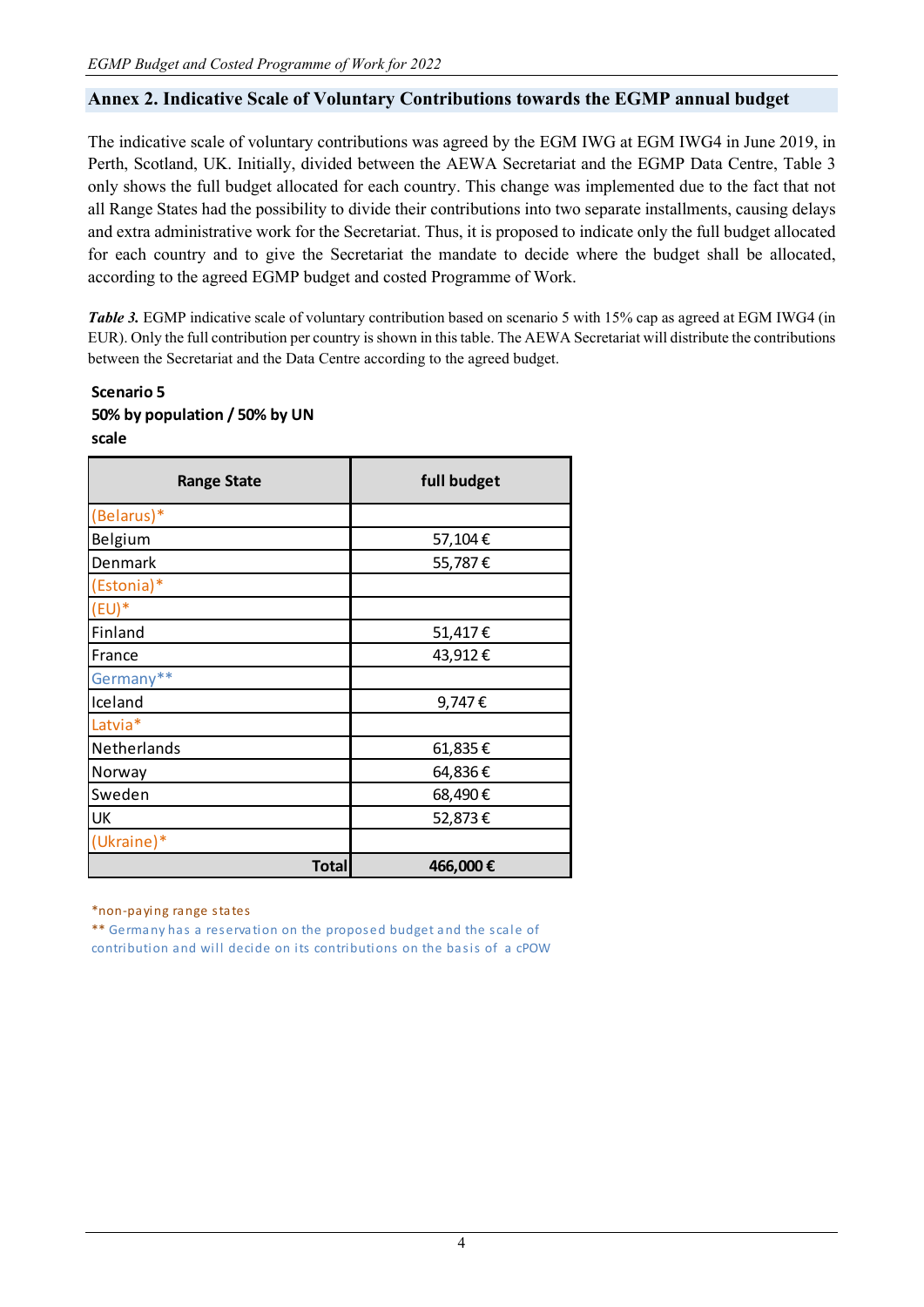|                                           | <b>DRAFT EGMP Costed Programme of Work for 2022</b>                                                                                                      |                      |                          |                                               |                                                |                                           |
|-------------------------------------------|----------------------------------------------------------------------------------------------------------------------------------------------------------|----------------------|--------------------------|-----------------------------------------------|------------------------------------------------|-------------------------------------------|
| <b>Activity</b><br>No.                    | <b>Activities</b>                                                                                                                                        | Priority<br>ranking* | Timeframe                | Total Budget (€) Secretariat<br>& Data Centre | <b>AEWA Secretariat</b><br>Budget $(\epsilon)$ | <b>Data Centre</b><br>Budget $(\epsilon)$ |
|                                           | <b>Overall EGMP coordination and programme management</b>                                                                                                |                      |                          |                                               |                                                |                                           |
| 1                                         | Provide overall coordination of the EGMP                                                                                                                 | core                 | rolling                  |                                               |                                                |                                           |
| $\overline{\mathbf{2}}$                   | Undertake administrative and financial management of the EGMP                                                                                            | core                 | rolling                  |                                               | $\sim$                                         |                                           |
| $\overline{\mathbf{3}}$                   | Coordinate the work of the International Modelling Consortium                                                                                            | core                 | rolling                  |                                               | $\sim$                                         | $\sim 100$                                |
| $\boldsymbol{A}$                          | Coordinate monitoring networks, databases and workflow with data holders and NGR                                                                         | core                 | rolling                  |                                               |                                                |                                           |
| -5                                        | Untertake fundraising activities (project proposals, identify and apporach potential donors)                                                             | core                 | rolling                  |                                               | $\sim$                                         | $\sim$                                    |
| -6                                        | Maintain the rolling costed Programme of Work for 2021                                                                                                   | core                 | rolling                  |                                               | $\sim$                                         | $\sim$ $-$                                |
| - 7<br>-8                                 | Develop and revise a draft costed Programme of Work for 2022<br>Represent the EGMP at relevant meetings, conferences and workshops                       | core<br>core         | spring/autumn<br>rolling |                                               | $\sim$<br>$\sim$                               | $\sim$<br>$\sim$                          |
| -9                                        | Staff travel on official business                                                                                                                        | core                 | rolling                  | 20,000                                        | 15,000                                         | 5,000                                     |
| 10                                        | Consultancies and SSFAs                                                                                                                                  | core                 | rolling                  | 15,000                                        | 15,000                                         | $\sim$ $-$                                |
| 11                                        | Other operational costs e.g.procurement, office supplies, office equipment, telephone, etc.                                                              | core                 | rolling                  | 4,000                                         | 4,000                                          | $\sim$                                    |
|                                           | Sub-total                                                                                                                                                |                      |                          | 39,000                                        | 34,000                                         | 5,000                                     |
|                                           |                                                                                                                                                          |                      |                          |                                               |                                                |                                           |
|                                           | <b>EGMP Meetings and Workshops</b>                                                                                                                       |                      |                          |                                               |                                                |                                           |
| $\mathbf{1}$                              | Organise and support the EGMP International Goose Modelling Consortium Meetings                                                                          | core                 | spring                   | 5,000                                         | $\sim$                                         | 5,000                                     |
| $\overline{2}$<br>$\overline{\mathbf{3}}$ | Organise and support the EGMP Task Force Meetings<br>** Organise the 7th Meeting of the European Goose Management International Working Group (EGM IWG7) | core                 | rolling<br>June          | $\sim$<br>5,000                               | $\overline{\phantom{a}}$<br>5,000              | $\sim$<br>$\sim$                          |
| $\boldsymbol{4}$                          | Travel funded experts and delegates to EGMP related meetings (travel, visa, DSA, etc.)                                                                   | core                 | rolling                  | 15,000                                        | 15,000                                         | $\sim$                                    |
| -5                                        | Prepare meeting documents for EGM IWG7                                                                                                                   | core<br>core         | rolling                  | $\overline{\phantom{a}}$                      | $\overline{\phantom{a}}$                       | $\sim$                                    |
| 6                                         | *** Organise other meetings and workshops as necessary                                                                                                   | medium               | as required              |                                               |                                                |                                           |
|                                           | Sub-total                                                                                                                                                |                      |                          | 25,000                                        | 20,000                                         | 5,000                                     |
|                                           |                                                                                                                                                          |                      |                          |                                               |                                                |                                           |
|                                           | <b>National Reporting</b>                                                                                                                                |                      |                          |                                               |                                                |                                           |
| - 1                                       | Develop a revised National Reporting format according to the decisions made at the EGM IWG meetings                                                      | core                 | Jan/Feb                  | $\sim$                                        | $\sim$                                         | $\sim 100$                                |
| $\overline{2}$                            | Adapt and maintain National Reporting System                                                                                                             | core                 | rolling                  | $\sim$                                        | $\sim$                                         | $\sim$ 10 $\pm$                           |
| $\overline{\mathbf{3}}$                   | Undertake the analysis and summary of National Reports<br>Sub-total                                                                                      | core                 | May                      | $\sim$                                        |                                                |                                           |
|                                           |                                                                                                                                                          |                      |                          |                                               |                                                |                                           |
| D                                         | International Single Species Action and Management Plans under the EGMP                                                                                  |                      |                          |                                               |                                                |                                           |
|                                           | Taiga Bean Goose ISSAP                                                                                                                                   |                      |                          |                                               |                                                |                                           |
|                                           | Coordinate monitoring networks, databases and workflow with data holders and NGR for Taiga Bean Goose                                                    | core                 | rolling                  |                                               |                                                |                                           |
| $\overline{2}$                            | Produce Population Status and Assessment Report for Taiga Bean Goose                                                                                     | core                 | Jan-May                  |                                               |                                                |                                           |
| 3                                         | Coordinate and support the work of the Taiga Bean Goose Task Force<br><b>Pink-footed Goose ISSMP</b>                                                     | core                 | rolling                  | $\sim$                                        | $\sim$                                         | $\sim$                                    |
|                                           | Coordinate monitoring networks, databases and workflow with data holders and NGR for Pink-footed Goose                                                   | core                 | rolling                  |                                               |                                                |                                           |
|                                           | Produce Population Status and Assessment Report for Pink-footed Goose                                                                                    | core                 | Jan-June                 |                                               |                                                |                                           |
| -5                                        | Coordinate and support the work of the Pink-footed Goose Task Force                                                                                      | core                 | rolling                  | $\sim$                                        | $\sim$                                         |                                           |
|                                           | <b>Barnacle Goose ISSMP</b>                                                                                                                              |                      |                          |                                               |                                                |                                           |
|                                           | Coordinate the Implementation of Adaptive Flyway Management Programmes for the Barnacle Goose                                                            | core                 | rolling                  |                                               | $\sim$                                         |                                           |
| $\overline{7}$                            | Coordinate monitoring networks, databases and workflow with data holders and NGR for Barnacle Goose                                                      | core                 | rolling                  |                                               |                                                |                                           |
|                                           | Produce Population Status and Assessment Report for Barnacle Goose                                                                                       | core                 | Jan-April                |                                               |                                                |                                           |
| -8                                        | Coordinate and support the work of the two Barnacle Goose Task Forces                                                                                    | core                 | rolling                  |                                               |                                                |                                           |
| -9                                        | <b>Greylag Goose ISSMP</b><br>Coordinate the implementation of Adaptive Flyway Management Programme for the Greylag Goose                                |                      |                          |                                               |                                                |                                           |
| 10                                        | Coordinate monitoring networks, databases and workflow with data holders and NGR for Greylag Goose                                                       | core<br>core         | rolling<br>rolling       |                                               |                                                |                                           |
|                                           | Produce Population Status and Assessment Report for Greylag Goose                                                                                        | core                 | Jan-April                |                                               |                                                |                                           |
| 11                                        | Coordinate and support the work of the Greylag Goose Task Force                                                                                          | core                 | rolling                  |                                               | $\sim$                                         |                                           |
|                                           | <b>Crosscutting</b>                                                                                                                                      |                      |                          |                                               |                                                |                                           |
| 12                                        | Coordinate and support the work of the Agriculture Goose Task Force                                                                                      | core                 | rolling                  | $\sim$                                        | $\sim$                                         |                                           |
|                                           | Sub-total                                                                                                                                                |                      |                          |                                               |                                                |                                           |
|                                           |                                                                                                                                                          |                      |                          |                                               |                                                |                                           |
|                                           | <b>Communications and information management</b>                                                                                                         |                      |                          |                                               |                                                |                                           |
| -1<br>$\overline{2}$                      | Produce and Maintain website and social media content<br>Maintain EGMP workspaces                                                                        | core<br>core         | rolling<br>rolling       | $\sim$<br>$\sim$                              | $\sim$<br>$\sim$                               |                                           |
| -3                                        | Maintain EGMP Contact Database                                                                                                                           | core                 | rolling                  |                                               | $\sim$                                         |                                           |
|                                           |                                                                                                                                                          |                      |                          |                                               |                                                |                                           |